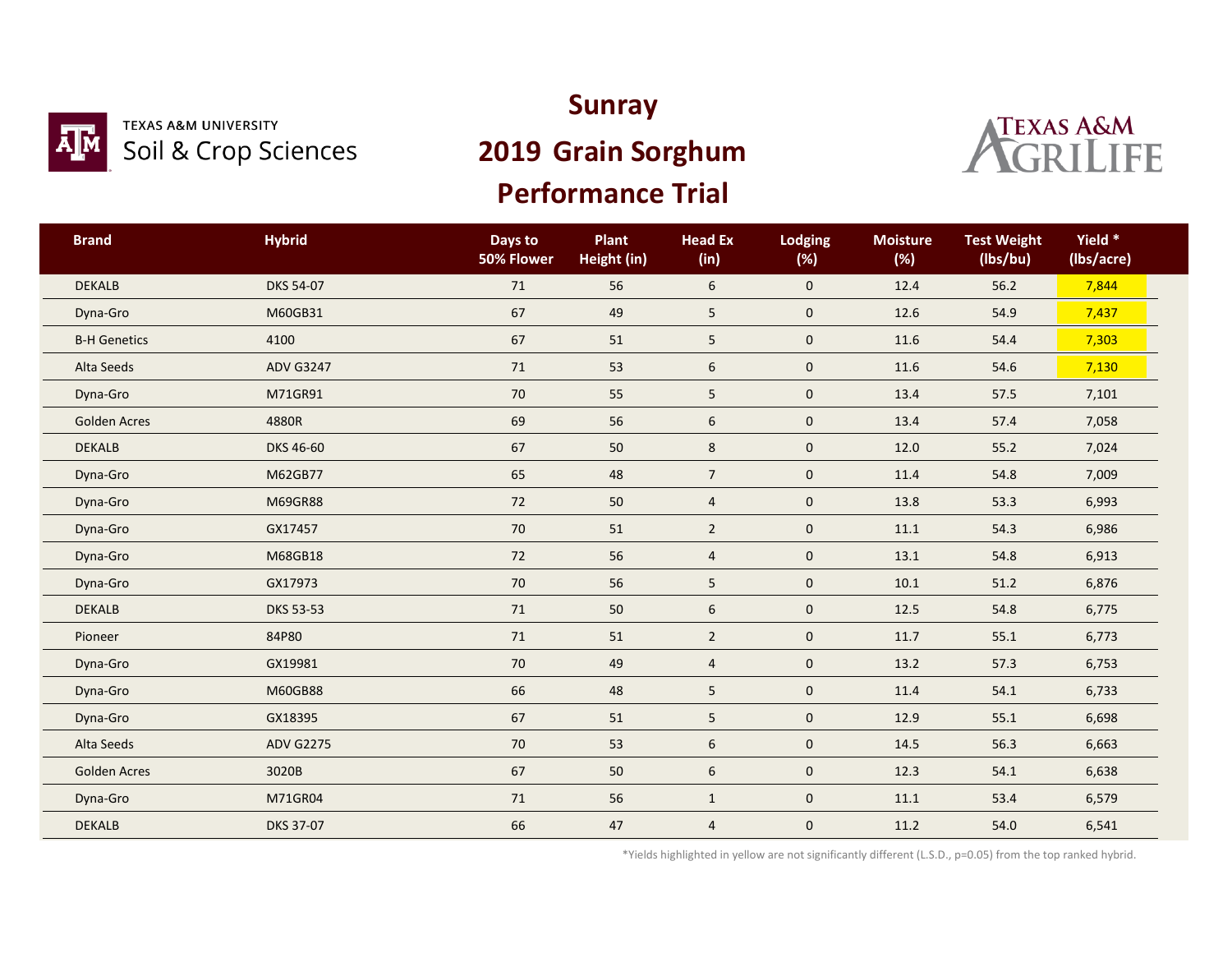

#### **TEXAS A&M UNIVERSITY** Soil & Crop Sciences

### **Sunray**

## **2019 Grain Sorghum**

### **Performance Trial**



| <b>Brand</b>                | <b>Hybrid</b>    | Days to<br>50% Flower | Plant<br>Height (in) | <b>Head Ex</b><br>(in) | <b>Lodging</b><br>$(\%)$ | <b>Moisture</b><br>(%) | <b>Test Weight</b><br>(lbs/bu) | Yield *<br>(Ibs/acre) |  |
|-----------------------------|------------------|-----------------------|----------------------|------------------------|--------------------------|------------------------|--------------------------------|-----------------------|--|
| Sorghum Partners            | SP74M21          | 72                    | 50                   | 6                      | $\mathbf 0$              | 11.6                   | 53.9                           | 6,522                 |  |
| Alta Seeds                  | <b>ADV G2106</b> | 67                    | 48                   | 5                      | 0                        | 11.6                   | 54.8                           | 6,496                 |  |
| Dyna-Gro                    | M69GB38          | 70                    | 54                   | $\overline{7}$         | $\mathbf 0$              | 11.8                   | 53.9                           | 6,440                 |  |
| Texas A&M AgriLife Research | ATx2752xRTx2783  | 72                    | 55                   | $\overline{2}$         | $\mathbf 0$              | 12.1                   | 54.3                           | 6,335                 |  |
| <b>REV</b>                  | 9620             | 72                    | 55                   | 5                      | $\mathbf 0$              | 12.5                   | 52.6                           | 6,296                 |  |
| <b>DEKALB</b>               | <b>DKS 38-16</b> | 66                    | 50                   | 6                      | $\mathbf 0$              | 11.3                   | 54.9                           | 6,143                 |  |
| Dyna-Gro                    | M74GB17          | 70                    | 53                   | $\overline{4}$         | $\mathbf 0$              | 11.8                   | 53.7                           | 6,067                 |  |
| <b>DEKALB</b>               | DKS 51-01        | 68                    | 52                   | 6                      | $\mathbf 0$              | 10.2                   | 54.4                           | 5,759                 |  |
| <b>REV</b>                  | 9924             | 73                    | 56                   | $\mathbf{3}$           | $\mathbf 0$              | 10.4                   | 51.9                           | 5,652                 |  |
| Texas A&M AgriLife Research | ATx2752xRTx430   | 71                    | 49                   | 3                      | $\mathbf 0$              | 11.8                   | 53.4                           | 5,648                 |  |
| Texas A&M AgriLife Research | ATx378xRTx430    | 69                    | 58                   | $\overline{4}$         | $\mathbf 0$              | 11.3                   | 52.7                           | 5,583                 |  |
| Texas A&M AgriLife Research | ATx631xRTx436    | 72                    | 56                   | 5                      | $\mathbf 0$              | 13.3                   | 53.1                           | 4,870                 |  |

\*Yields highlighted in yellow are not significantly different (L.S.D., p=0.05) from the top ranked hybrid.